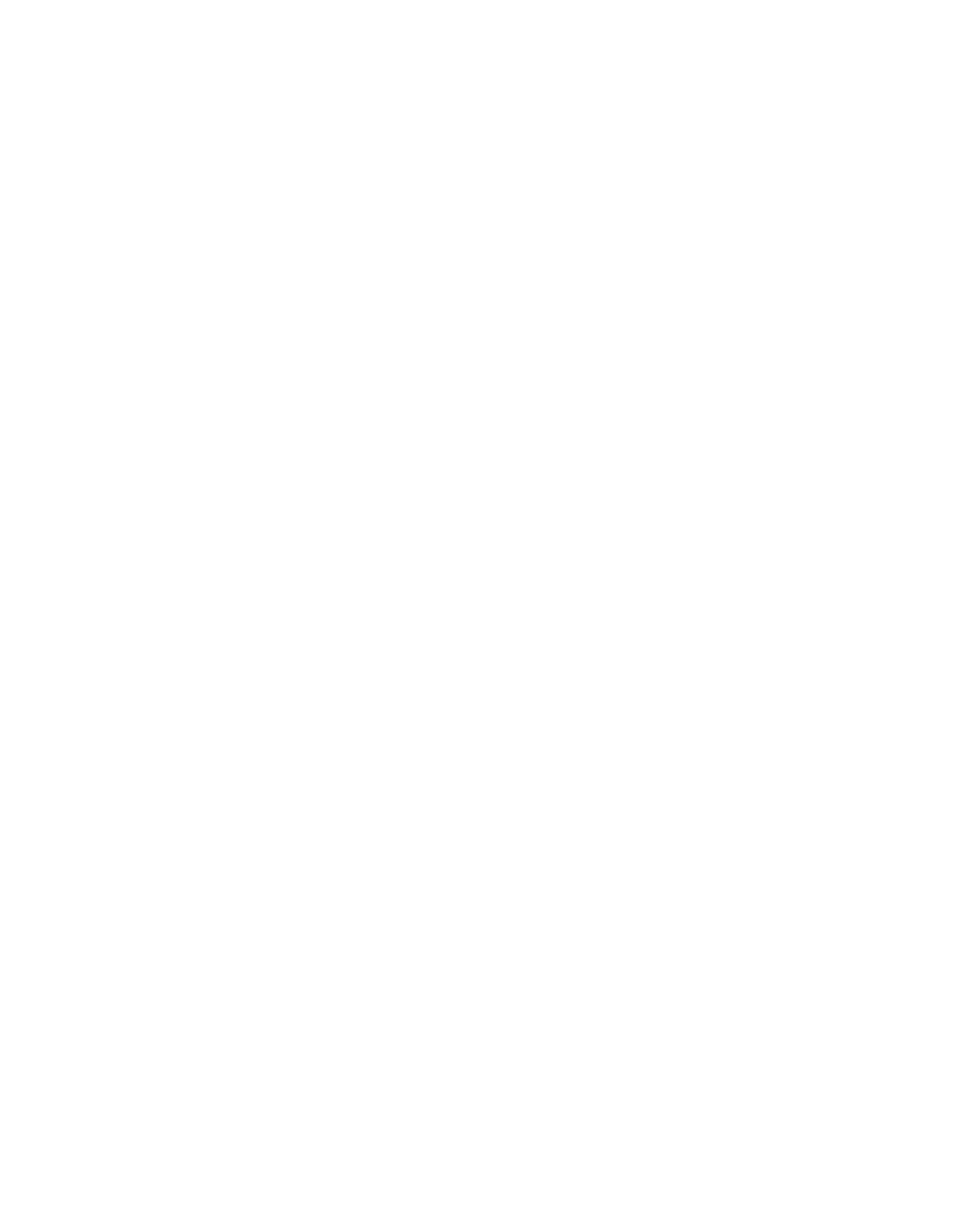# **ACTIN DYNAMICS AND CELL MOTILITY: MINIMAL MODELS FOR THE INITIATION OF CELL MOVEMENT**

Jan Fuhrmann $^{\rm l}$  and Josef Käs $^{\rm 2}$  and Angela Stevens $^{\rm l}$ 

ABSTRACT. The actin driven motility of eukaryotic cells has been one of the most rapidly developing research areas in biology over the last decades. Polymerization and depolymerization of filaments is the driving force behind the crawling motion of individual cells. There is a large variety of proteins known or suspected to be involved in this polymerization machinery. The question arises which of them are essential for the ability of a cell to move directionally. Many studies have been conducted on cells which are already in motion - or at least polarized with established lamellipods, and several mechanisms have been shown to be essential for sustaining the large movement velocities observed in vivo. The question we addressed here is what minimal requirements have to be met by a non polarized resting cell to react to an external stimulus in a prescribed direction.

For that purpose, we develop a minimal model for actin turnover, examine its steady states, and try to figure out which types of perturbations are most appropriate to turn the cytoskeleton into a polarized state which may be viewed as the beginning of directed motion. We analyze a one dimensional model for a resting cell describing the actin network therein. For the time being we restrict ourselves to describing the dynamics of barbed ends accumulating near the cell membrane. Pushing the membrane forward and establishing a lamellipod would be the next step in the initiation of movement and shall be investigated in future.

In our simulations we found that very few mechanisms are sufficient to create a significant modification of the cytoskeleton. Moreover we see a striking effect of the diffusion coefficient for the actin monomers on the strength of this modification.

#### 1. INTRODUCTION

The role of actin dynamics in the directed motion of eucaryotic cells is a topic of intensive experimental investigations for nearly half a century (compare [7]). Especially in light of recent investigations on cell movement and mechanosensing in early development, tumor growth and certain disease states, it is of utmost importance to understand the main underlying principles of cytoskeleton dynamics involved in these processes. One main aim is to predict and control actin dynamics in a variety of experimental contexts. Parallel to the experiments also theoretical modeling of filament driven cell locomotion started in the 1960's, e.g. in [2] and [19]. Current mathematical models often consider cells which are already moving, or at least have established extensions of filopods or lamellipodia as described in [9], [15], or [18], or concentrate on resting but already polarized cells with protrusions, e.g. in [3]. Here we want to find a minimal model for the transition of a non polarized resting state of a cell into a motile state which is characterized by the switch from a symmetric to an asymmetric distribution of the actin cytoskeleton.

During cell movement a constant turnover of actin monomers takes place. They polymerize and depolymerize at the filament ends, with an average preference of polymerizing at barbed ends and depolymerizing at pointed ones. This process called treadmilling is explained in detail in section 1.1. It is observed though that even resting cells perform treadmilling and thus use a large amount of energy without an obvious reason. So major questions in this context are, why this is the case, and what kind of perturbations of the treadmilling process are needed to allow for a resting cell to move.

<sup>&</sup>lt;sup>1</sup>Max-Planck-Institute for Mathematics in the Sciences

<sup>2</sup>Physics Department, Leipzig University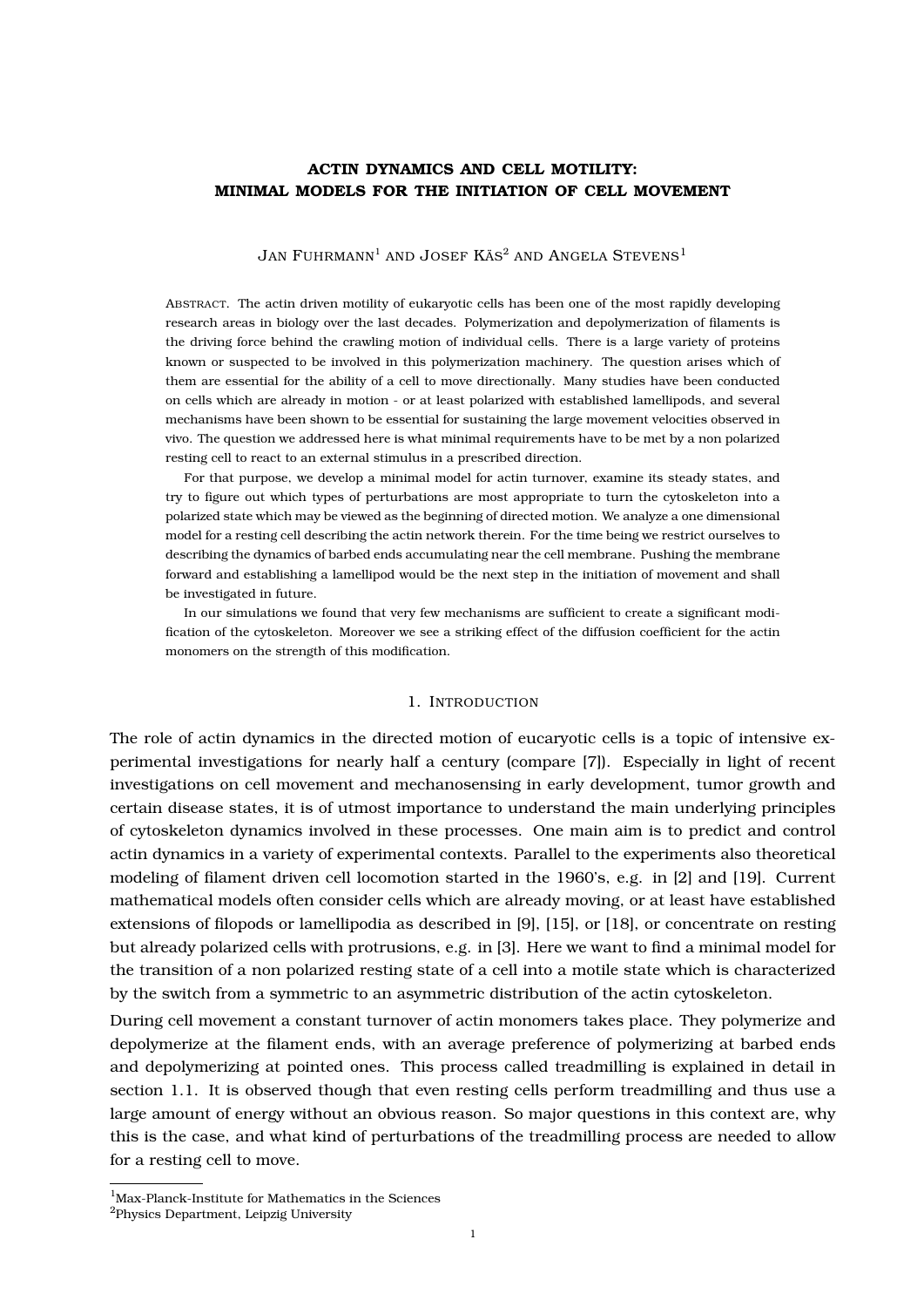In [5] Carlier et al. discuss several mechanisms to be necessary for the fast actin driven cell locomotion observed in vivo. These are barbed end capping, monomer sequestering, and filament severing by ADF/cofilin. We will address these mechanisms as perturbations of the equilibrium distribution of actin filaments in a resting cell later on.

In this paper we describe a resting model-cell which should prepare to crawl into the direction of an external stimulus. We aim to determine minimal requirements for the initiation of this movement. That is, we want to find mechanisms enabling the cell to break the symmetry of the steady state distribution of actin filaments by applying as simple perturbations as possible. We do not address the question if a similar effect could be observed in models without treadmilling during the resting stage of the cell, or if the effect would vary in strength in this case. An answer to this would provide an insight into the question why treadmilling may be useful and will be explored in the future. Here we first want to understand the effects of different known dynamics.

Specific experiments we can address with our model are those e.g. by Döbereiner and Sheetz [8] concerning cell spreading. Our resting model cell would then correspond to a fibroblast sinking down in a basin filled with nutrient solution. Its landing on the fibronectin coated ground would be the stimulus. This is in fact a symmetric perturbation if the substrate is homogeneously coated and completely flat. In this case the cell will spread on the surface in a rotationally symmetric manner. If the coating with fibronectin is considered to be only partial one could imagine a cell landing on the edge of a coated area and a directed stimulus would be established (see [6]).

In this section we will set up a one dimensional continuum model for actin monomers and filament ends. The G-actin density will be described by a reaction diffusion equation and the end densities by conservation laws. In section 2 we briefly discuss the existence and shape of steady states of the system which correspond to a resting cell. Section 3 is devoted to the numerical treatment of the model, particularly with regard to perturbations of the resting state. The simulations show some remarkable results which are discussed in section 4. Perturbations of the reaction parameters and local monomer release are capable of redistributing the barbed filament ends towards the cell membrane - an effect which is considerably affected by the value of the diffusion coefficient for the actin monomers. This result gives rise to questions concerning the diffusive nature of monomer dynamics. In the end we give a short outlook on possible extensions of our model as well as open questions to be addressed by experiments or further theoretical investigation.

1.1. **The Model Ingredients.** Having in mind the descriptions in [9] and [15] we discuss a one dimensional model for the dynamics of actin monomers and filaments. The latter have two types of ends exhibiting different reaction kinetics. Actin monomers show a high affinity to barbed ends where they are preferentially polymerized. This results in an average elongation of the filament. At the pointed ends depolymerization dominates and the filaments shorten there in average. We therefore assign an orientation to each actin filament, namely "right oriented" for those having their barbed ends pointing to the right and "left oriented" for those growing to the left. The monomer turnover then leads to a seemingly directed movement of filaments, which is balanced by a myosin driven pullback, denoted as retrograde flow. In equilibrium - corresponding to a resting cell - this flow should exactly compensate the movement resulting from treadmilling. We will later mention some additional proteins involved in the regulation of actin dynamics.

1.2. **Model Variables and Parameters.** We consider a resting cell on a homogeneous substrate where the direction of motion shall be the (positive)  $x$ -axis. An initially non polarized cell is rotationally symmetric. After having chosen this direction of polarization, the shape of the cell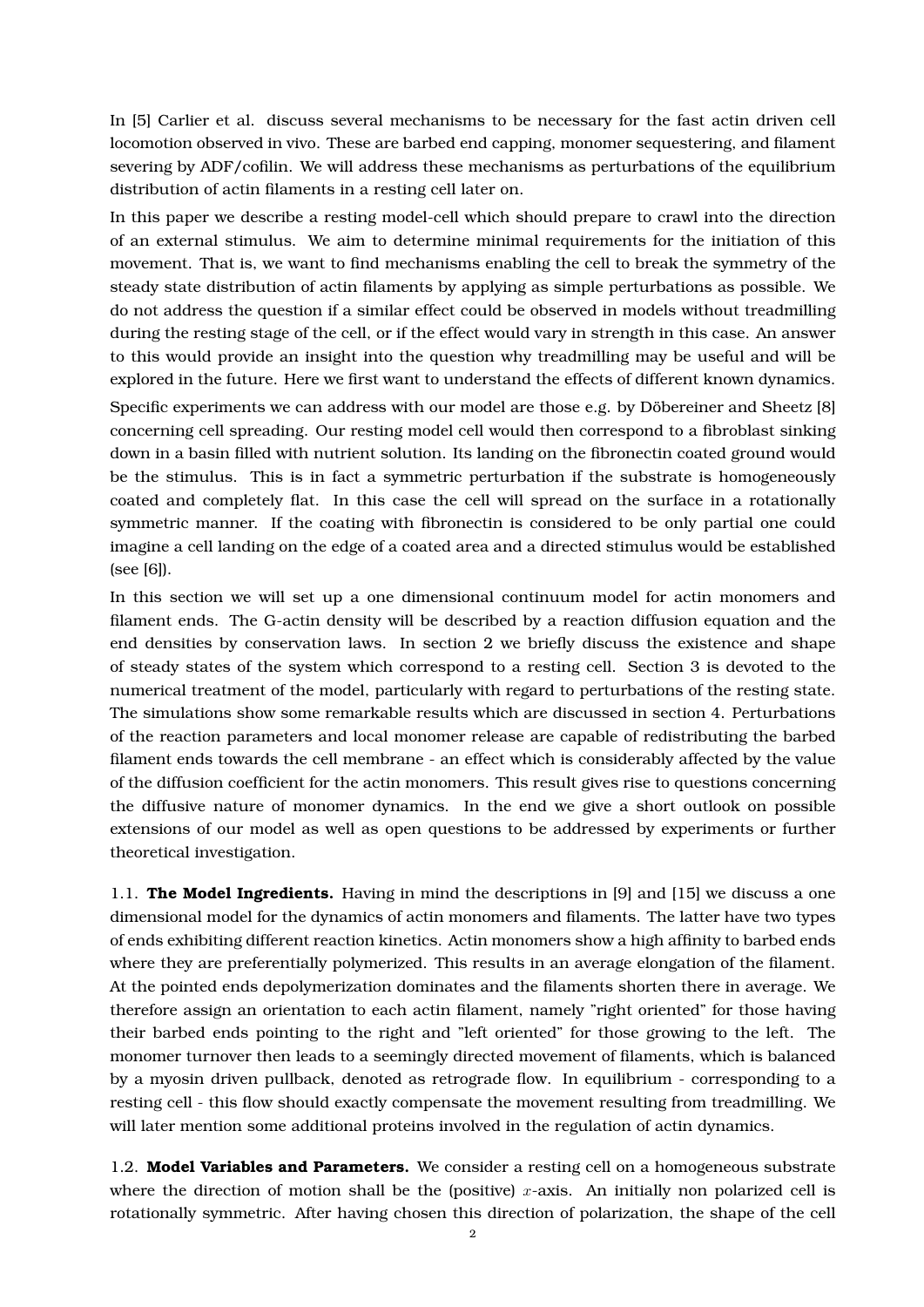is symmetric with respect to the  $y$ -coordinate, which justifies a one dimensional model as a first ansatz. The cell is thus occupying an interval on the real line, say  $Cell = \left(-\frac{L}{2}, \frac{L}{2}\right)$ . Since we do not consider forces acting at the cell membrane in this paper, we leave this interval fixed during our simulations. We want to analyze the differences in accumulation of barbed ends at the membrane under a variety of conditions, in order to judge the respective strength of effect. Our aim is to understand which perturbations of the actin dynamics are suitable to drive the cell into motion.



FIG. 1. *left*: Non polarized cell on a flat substrate, barbed (denoted by arrows) and pointed (points) ends are distributed symmetrically for the respective filament orientations (red: left oriented filaments, blue: right oriented filaments); *right*: Upon a stimulus for movement to the right the barbed ends of the right oriented filaments accumulate at the cell membrane, ready to push it forward and thus create a lamellipod.

In the following we denote the concentration of actin monomers by  $a$  and those of the filament ends by  $B_r$ ,  $B_l$  for the barbed ends pointing to the right and left, respectively, and  $P_r$ ,  $P_l$  for the pointed ends. The length of the different filaments is not explicitly modeled but the average length distribution can be calculated from this, as we shall see later.

*Unit Conversion.* Naturally concentrations are given in  $\mu M = \mu mol/l$ . We transform this into the one dimensional unit  $\mu m^{-1}$  (read:  $parts per \mu m$ ). Assuming for simplicity a square shaped cell with a length and width of  $L = 20 \mu m$ , and a height of  $10 \mu m$  this leads to a conversion factor

(1.1) 
$$
\eta = 1.2 \cdot 10^5 \,\mu m^{-1} \mu M^{-1},
$$

i.e., 1 µM $\hat{=}$ 1.2 · 10 $^5$  µM $^{-1}$ . Different spatial extensions in one or the other direction would change this factor linearly, so that the assumption of a constant cell cross section is reasonable as long as we do not consider lamellipodia or filopodia which alter the cell shape significantly. Moreover, the concrete value of  $\eta$  only affects the values of the results but not the shape since the conversion factor is canceled in each term of the equations.

The reaction kinetics at the filament ends are characterized by the reaction rates  $\kappa^B$  and  $\kappa^F$ and by critical concentrations  $a_B$  and  $a_P$  for the barbed and pointed ends, respectively. First these are considered to be constant and will later be varied spatially, depending on the type of perturbation due to the external signal. The elongation of a filament due to polymerization of a single monomer is denoted by  $\delta = 2.2 \text{ nm}$ , the retrograde flow velocity by  $v_R$ . Finally the monomers are assumed to undergo diffusion with a diffusion coefficient D.

1.3. **The Model.** Consider a barbed end of a right oriented filament which at time  $t$  is located at position x. Within a timestep  $\Delta t$  it will be pulled back to the left by  $-v_R\Delta t$ , due to the retrograde flow. If a monomer is attached or detached within that timestep the position additionally changes by  $\pm \delta$ . Taking the reaction kinetics into account the mean velocity is then given by

$$
v_B = -v_R + \delta \kappa^B (a - a_B).
$$

Thus the concentration of right oriented barbed ends is governed by a conservation law

(1.3) 
$$
\partial_t B_r = \partial_x \left[ \left( v_R - \delta \kappa^B (a - a_B) \right) B_r \right] \equiv -\partial_x \left( v_B(a) B_r \right).
$$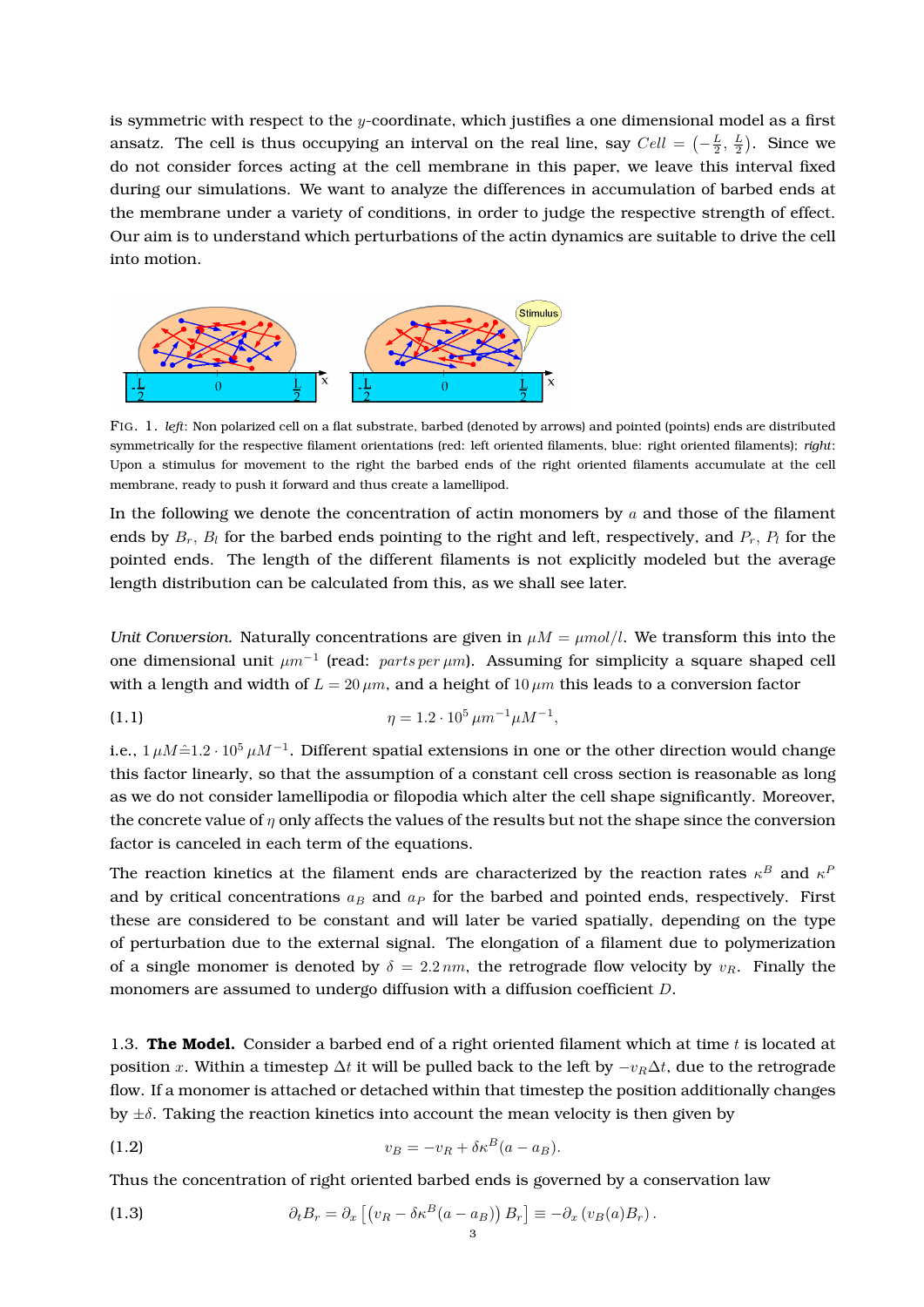Similarly the equations for the other types of ends can be derived:

$$
\partial_t B_l = -\partial_x \left[ \left( v_R - \delta \kappa^B (a - a_B) \right) B_l \right] \equiv \partial_x \left( v_B(a) B_l \right)
$$
  

$$
\partial_t P_r = \partial_x \left[ \left( v_R + \delta \kappa^P (a - a_P) \right) P_r \right] \equiv -\partial_x \left( v_P(a) P_r \right)
$$
  

$$
\partial_t P_l = -\partial_x \left[ \left( v_R + \delta \kappa^P (a - a_P) \right) P_l \right] \equiv \partial_x \left( v_P(a) P_l \right).
$$

If we assume that branching, nucleation, or severing of filaments do not happen, the total number of ends of each type is conserved within the cell. This is clearly true also in our model system provided with homogeneous DIRICHLET boundary values

(1.4) 
$$
B_{r/l} \big|_{x=\pm \frac{L}{2}} = 0.
$$

These boundary conditions are motivated by the fact that the interaction of barbed ends with the membrane is not modeled here. Therefore these ends should not be directly located at the cell membrane which will be achieved by choosing initial conditions with compact support. The minimal time of unique existence of a solution can then be estimated from the distance of this support to the boundary and an upper bound for the velocities  $v_B$ ,  $v_P$ .

The monomer density is described by a reaction diffusion equation including the reaction kinetics at the barbed and pointed ends:

(1.5) 
$$
\partial_t a = D \partial_{xx} a - \kappa^B (a - a_B)(B_r + B_l) - \kappa^P (a - a_P)(P_r + P_l).
$$

The monomers are assumed to be reflected at the cell membrane. We therefore prescribe no-flux boundary conditions

$$
\partial_x a \big|_{x=\pm \frac{L}{2}} = 0.
$$

The density and the average length of the filaments of either orientation can be computed from the concentrations of the ends. Since our model does not include mechanisms of creation or destruction of filaments, their total number  $N_i = \int_{Cell} B_i dx = \int_{Cell} P_i dx$   $(i = l, r)$  is conserved and the average filament length  $\overline{l}_i$  is directly related to the F-actin amount  $F_i$  (see 1.8), namely

$$
\bar{l}_i = \frac{F_i}{N_i} \delta.
$$

In the symmetric case of an initially non polarized cell there are as many right oriented filaments as left oriented ones and the additional simplification  $N_r = N_l = N$  holds.

The number of filaments at the position  $x$  is given by

(1.7) 
$$
f(x) = f_r(x) + f_l(x) = \int_x^{\frac{L}{2}} B_r - P_r dx' + \int_x^{\frac{L}{2}} P_l - B_l dx'.
$$

Each filament contains  $\frac{l_0}{\delta}$  monomers per unit length  $l_0$ . The total amount of actin monomers assembled in filaments therefore is

$$
(1.8) \tF = F_r + F_l = \int_{Cell} f_r \frac{dx}{\delta} + \int_{Cell} f_l \frac{dx}{\delta} = \int_{Cell} f \frac{dx}{\delta} = \int_{Cell} \int_x^{\frac{L}{2}} \frac{B_r - P_r + P_l - B_l}{\delta} dx' dx.
$$

So the end densities can be rescaled by a factor of  $\frac{1}{\delta}$ , so that they are given in  $\mu m^{-2}$ . As a result an additional factor  $\delta$  has to be incorporated into the equation for the monomers:

(1.9) 
$$
\partial_t a = D \, \partial_{xx} a - \delta \kappa^B (a - a_B) (B_r + B_l) - \delta \kappa^P (a - a_P) (P_r + P_l).
$$

Summarizing the variables and parameters used in our model we obtain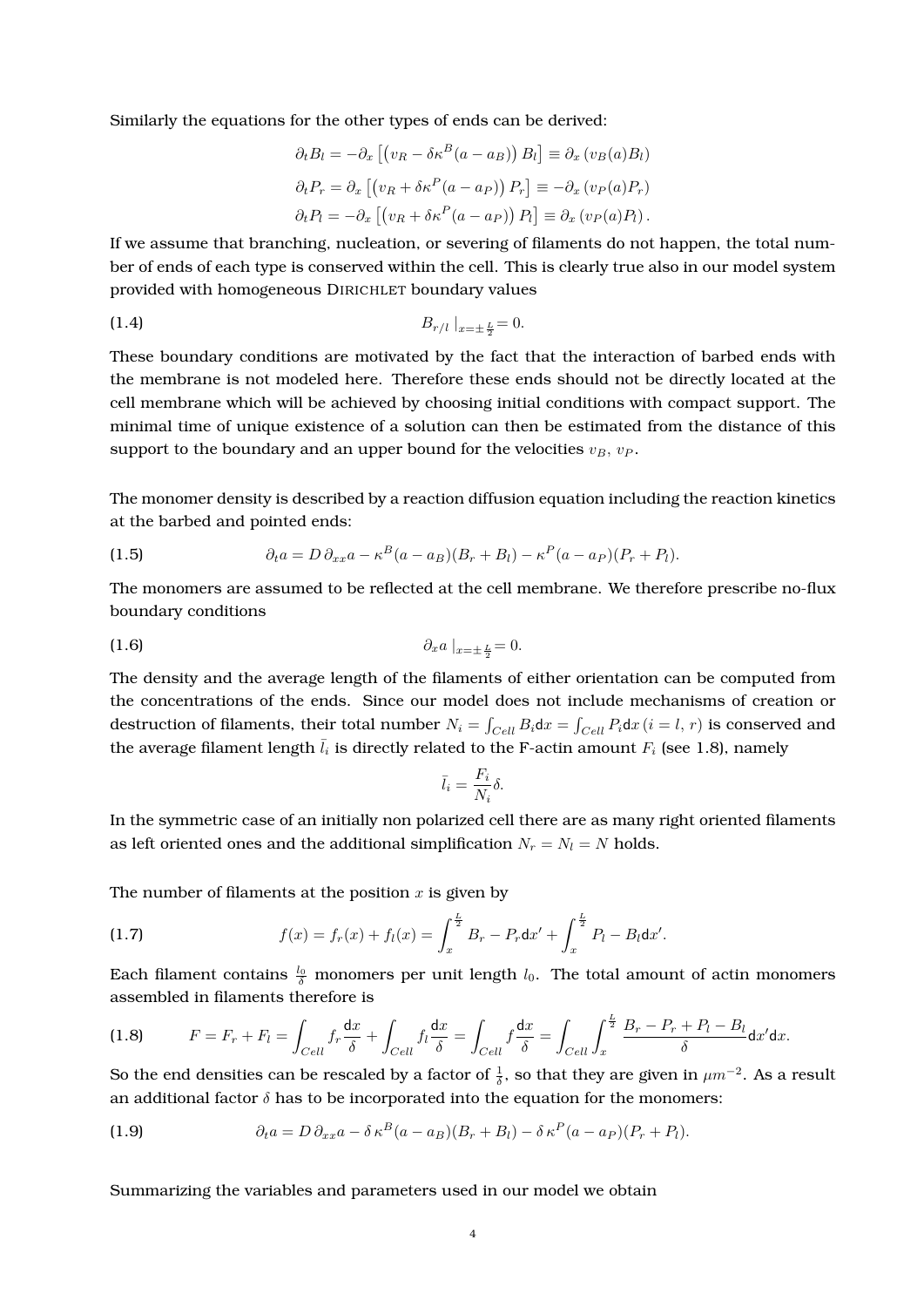| variables        | description                                       | value                                          | unit                        |
|------------------|---------------------------------------------------|------------------------------------------------|-----------------------------|
| $\boldsymbol{x}$ | spatial variable                                  | $x \in \left[-\frac{L}{2}, \frac{L}{2}\right]$ | $\mu m$                     |
| t                | time                                              | $t\geq 0$                                      | $\mathcal{S}_{\mathcal{S}}$ |
| a(t, x)          | monomer density                                   | a > 0                                          | $\mu m^{-1}$                |
| $B_{r/l}(t, x)$  | concentration of right/left oriented barbed ends  | $B_{r/l} \geq 0$                               | $\mu m^{-2}$                |
| $P_{r/l}(t, x)$  | concentration of right/left oriented pointed ends | $P_{r/l} \geq 0$                               | $\mu m^{-2}$                |
| parameters       |                                                   |                                                |                             |
| $a_B$            | critical monomer concentration at barbed ends     | $9.6 \cdot 10^{3}$                             | $\mu m^{-1}$                |
| $a_{P}$          | critical monomer concentration at pointed ends    | $6\cdot 10^4$                                  | $\mu m^{-1}$                |
| $\kappa^B$       | reaction rate at barbed ends                      | $\frac{1}{\delta} \frac{5}{12} 10^{-4}$        | $\mu m s^{-1}$              |
| $\kappa^P$       | reaction rate at pointed ends                     | $\frac{1}{\delta} \frac{5}{24} 10^{-5}$        | $\mu m s^{-1}$              |
| $\delta$         | filament elongation by addition of one monomer    | 0.0022                                         | $\mu m$                     |
| D                | diffusion coefficient for monomers                | 30                                             | $\mu m^2 s^{-1}$            |
| L                | cell size                                         | 20                                             | $\mu m$                     |
| $v_R$            | retrograde flow velocity<br>$\sim$ $\sim$ $\sim$  | 0.1                                            | $\mu m s^{-1}$              |

TABLE 1: Model variables and parameters.

#### 2. CONSERVATION OF MASS AND STEADY STATES

2.1. **Conservation of Mass.** The total actin mass, that is the sum of F- and G-actin masses, in our model is conserved. It is computed by

(2.1) 
$$
A = G + F = \int_{Cell} a + \frac{f}{\delta} dx = \int_{Cell} \left[ a + \int_x^{\frac{L}{2}} B_r - P_r + P_l - B_l dx' \right] dx.
$$

One can easily show that  $\partial_t A = 0$  by expressing the time derivatives of the densities in (2.1) by the right hand sides of the model equations and employing the respective boundary conditions stated in the previous section.

2.2. **Steady States.** Since we want to investigate a resting cell which prepares to move upon a stimulus, we first calculate the steady states of our model equations, namely

$$
(2.2) \t\t 0 = \partial_x (v_B B_r)
$$

and analogously for the equations for the other filament ends. For the monomers consider

(2.3) 
$$
0 = D \, \partial_{xx} a - \delta \, \kappa^B (a - a_B) (B_r + B_l) - \delta \, \kappa^P (a - a_P) (P_r + P_l).
$$

Due to the homogeneous DIRICHLET boundary conditions on the ends no homogeneous steady states do exist, except for the trivial case where all end densities vanish and there are no filaments at all inside the cell.

However, the equations for the ends can be solved by arbitrary functions with zero boundary conditions if the velocities

$$
v_B = v_R - \delta \kappa^B (a - a_B)
$$

and

$$
(2.5) \t\t v_P = v_R + \delta \kappa^P (a - a_P),
$$

respectively, vanish identically. This leads to the following condition for the steady state concentration of monomers  $a^{ss}$ 

(2.6) 
$$
\kappa^B(a^{ss} - a_B) = \frac{v_R}{\delta} = \kappa^P(a_P - a^{ss}),
$$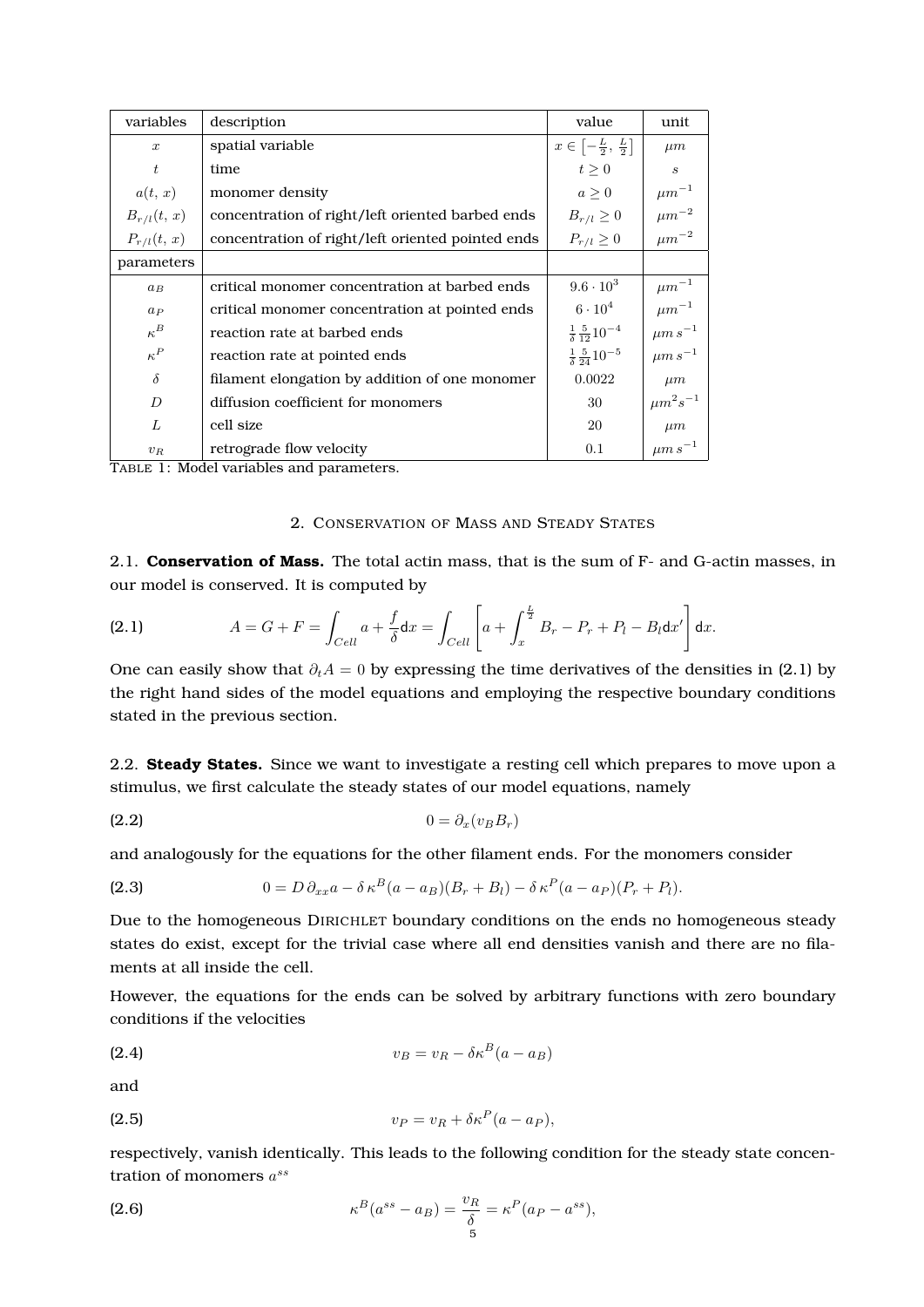which, in fact, are two conditions. Together they give a consistency postulation for the reaction rates and the critical concentrations in equilibrium. Thus

$$
a^{ss} = \frac{\kappa^B a_B + \kappa^P a_P}{\kappa^B + \kappa^P}
$$

is the weighted mean of the critical concentrations.

The monomer equation leads to a pointwise algebraic condition for the end densities:

(2.8) 
$$
B_r + B_l = P_r + P_l.
$$

Additionally, the resting cell shall not be polarized and therefore we have the symmetry conditions

(2.9) 
$$
B_r(x, t) = B_l(-x, t) \quad \text{and} \quad P_r(x, t) = P_l(-x, t) \quad \text{for all } (x, t).
$$

All conditions can be satisfied at least by the following two settings. Given an arbitrary distribution for  $B_r$  with homogeneous boundary conditions, we set  $B_l(x, t) = B_r(-x, t)$  and

1.  $P_r = B_l$ ,  $P_l = B_r$ , or 2.  $P_r = P_l = \frac{1}{2}(B_r + B_l).$ 

#### 3. PERTURBATIONS OF THE STEADY STATES AND COMPUTATIONAL TREATMENT

3.1. **General Setting.** For our simulations the interval representing the cell is divided into N segments of length  $\Delta x = \frac{L}{N}$ , the time is measured in K steps of length  $\Delta t$ . In what follows,  $x_i$ denotes the *i*-th lattice point, that is  $x_i = -\frac{L}{2} + i\Delta x$ ,  $i = 0, ..., N$ .

First we implement the steady states as bell shaped  $C_c^{\infty}$ -functions (w.r.t. *x*) of the type

$$
\textbf{(3.1)} \qquad \quad B_{r,i}^k \equiv B_r(x_i,\,t_k) = c \, \exp\left[\frac{\alpha w^2}{\left(\frac{i}{N} - \frac{i_0}{N}\right)^2 - w^2}\right] \quad \text{for } i = i_0 - w \, N, \ldots, \, i_0 + w \, N, \, k \in \mathbb{N}
$$

with a peak of width  $2w$  around  $x_{i_0}.$  The positive constants  $c,\,\alpha$  are chosen such that in the steady state the total amounts of filamentous and globular actin are about the same, which is often assumed for resting cells, e.g. fibroblasts (see [1]).

For the numerical simulation we assume that the monomer dynamics is much faster than that of the filament ends. This allows us to decouple the equations. For each timestep we thus first compute the new monomer distribution and then use this for the calculation of the new end densities.

The monomer concentration is discretized by forward differences in time and central differences in space to generate an implicit finite difference scheme. The coefficient matrix of the resulting system of linear equations is a symmetric tridiagonal matrix which can be inverted by an algorithm of complexity  $\mathcal{O}(N)$  without Pivot search.

For the conservation laws describing the end densities we used a varied LAX-WENDROFF-scheme. If the density itself is for the moment denoted by  $u$  and the velocity term by  $v$  our equations are of type  $\partial_t u = \partial_x(vu)$ . Together with the TAYLOR expansion of u w.r.t. time this leads to

(3.2) 
$$
\partial_{tt}u = \partial_{tx}(vu) = v\partial_{xx}u + \partial_x v\partial_x(vu) + \partial_x u\partial_t v + u\partial_{tx}v,
$$

where the spatial derivatives of  $u$  and  $v$  are implemented by central differences and the temporal derivatives of the velocity is discretized by forward differences. The velocity depends on the new monomer density, which has already been computed.

After each timestep we compute the filament length distributions and the masses of filamentous and globular actin.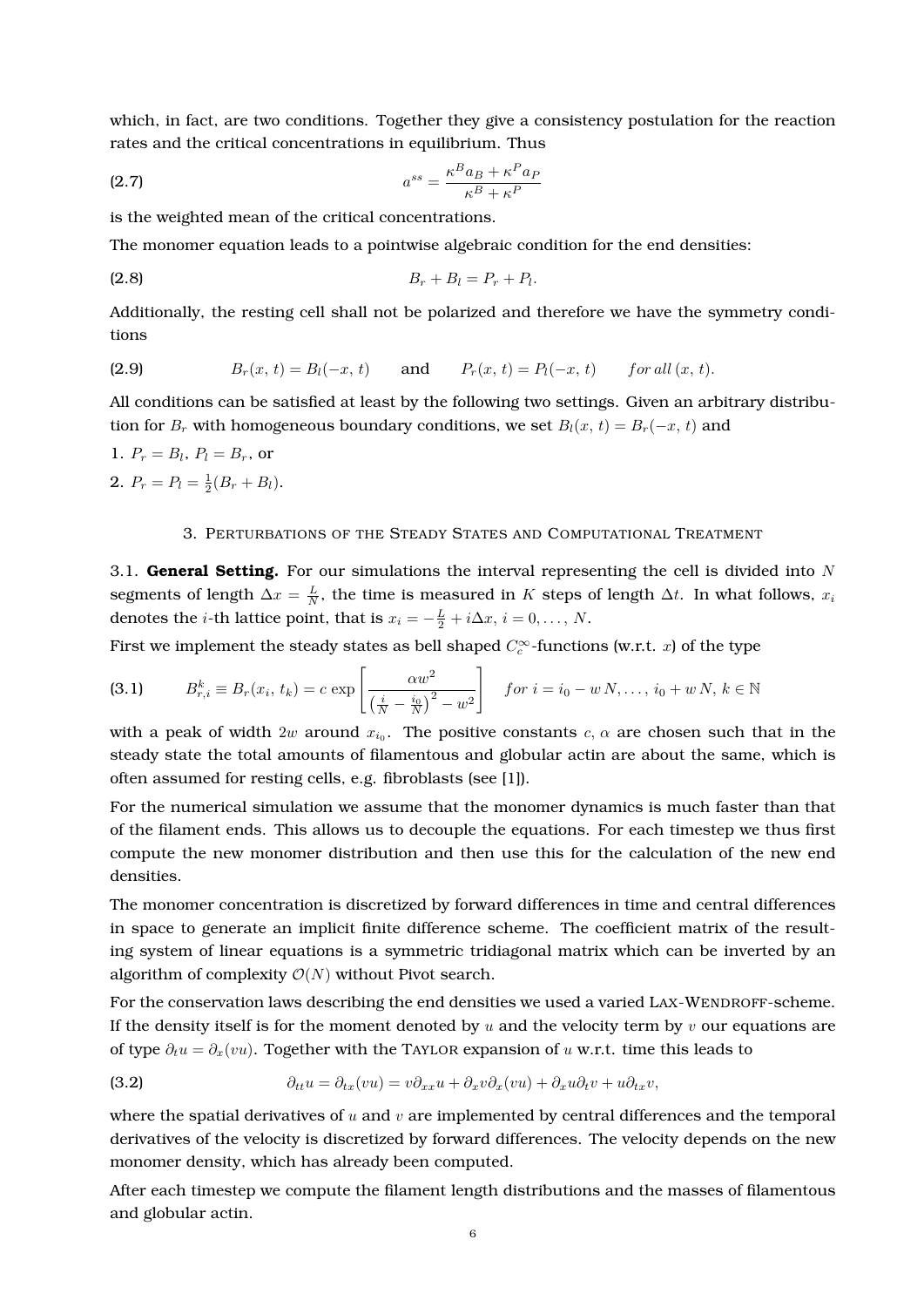3.2. **Perturbations of Steady States.** To enable the cell to move, perturbations of the steady states are applied. This can be modeled by a number of mechanisms. In the setting of cell spreading we can address two basic types of stimuli, namely symmetric and asymmetric ones. The first one appears if the surface the cell lands on is considered to be homogeneous. Then the center of the cell hits this surface and attaches to it under pressure whereas at its edges the membrane is pulled down towards the ground by adhesions as can be seen in figure 2 on the left. The case of asymmetric perturbations may occur if the cell lands on an inhomogeneous substrate with spatially varying adhesion properties. For instance, it is a big difference for fibroblasts whether the surface they are sitting on is glossy or coated with fibronectin (see fig. 2, right). Here we assume that the stimulus acting on the cell is directed to the right, i.e., the cell shall be animated to move in positive  $x$ -direction.



FIG. 2: CELL SPREADING. *I)* Cells landing on a surface completely coated with fibronectin tend to spread symmetrically; *II)* Landing on the border of a coated domain causes the cell to move towards the fibronectin covered part.

The "success" of the perturbation will be measured by the extent of accumulation of right oriented barbed ends near the right cell boundary in case of a directed stimulus (corresponding to case *II)* in fig. 2). These would then in principle be able to push the membrane forward in the desired direction of crawling. In case of a symmetric perturbation we would expect the right and left oriented barbed ends to accumulate near the right or left cell membrane, respectively. In the sequel we explain specific perturbations.

*Perturbation of the monomer density.* The easiest way to perturb the system is a variation of the monomer distribution. There are two options for this, namely the local release of additional monomers or the redistribution of the available ones. The former effect may result from the release of monomers from vesicles which dissolve upon the external stimulus. The latter effect could be accomplished by a directed transport of G-actin, where vesicles may be used as well. Mathematically we model the first case by adding a bell shaped peak of actin monomers - as already described in (3.1) - to the homogeneous steady state concentration. We locate the peak near the membrane on that side of the domain the cell is supposed to move to.

The second case is modeled similarly, but now the constant offset is lower than the steady state concentration since the monomers assembled in the peak have been gathered from the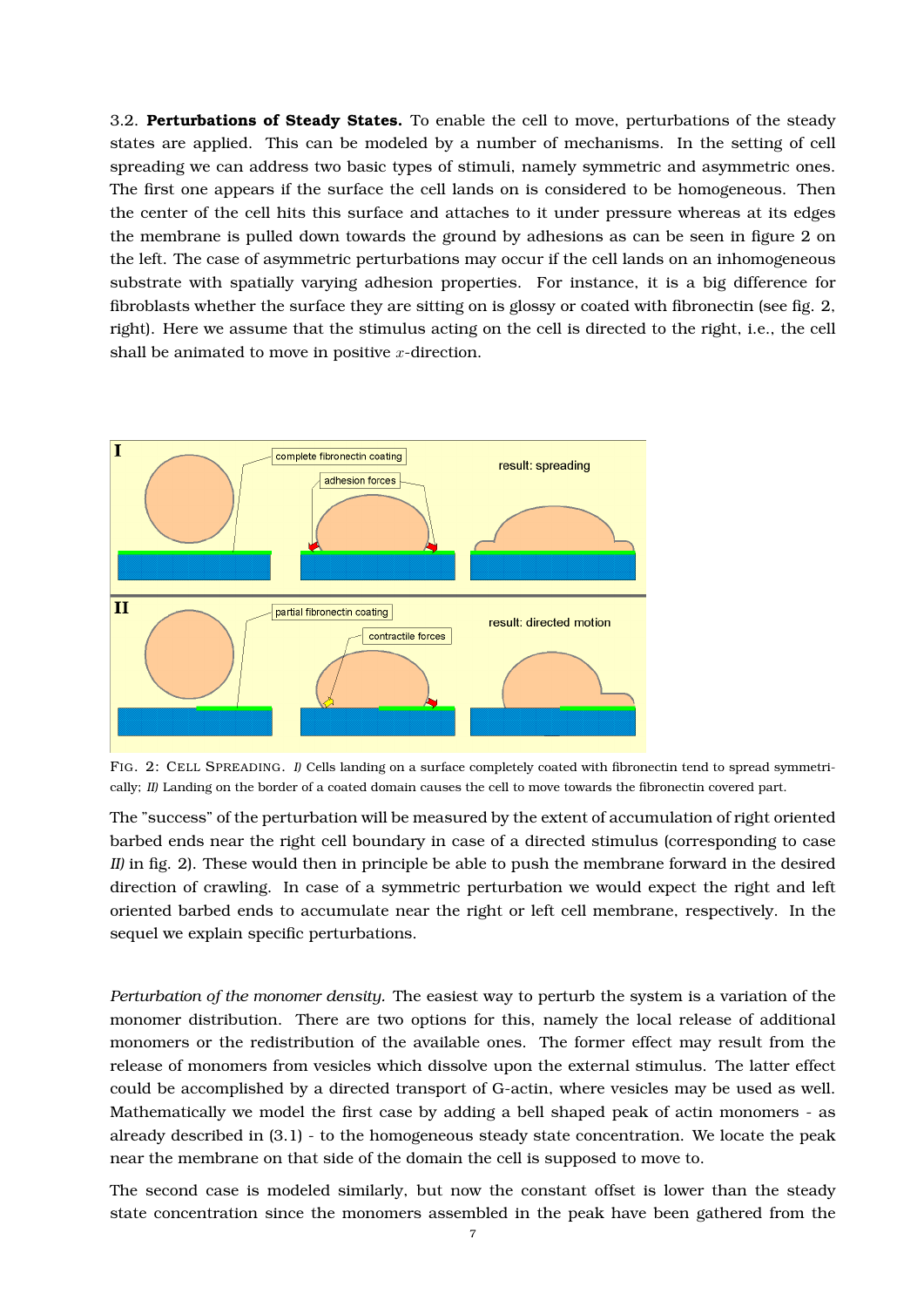monomers available within the cell. The total amount of G-actin remains unaltered in this setting.

*Perturbation of reaction rates and critical concentrations.* Instead of constant reaction rates and constant critical concentrations we may assume that they vary in space and time. The cell could accomplish this by local variations of salt concentrations, the pH-value, the availability of ATP, or by the use of sequestering agents or other actin related proteins. Also ADF/cofilin can be viewed in this context as causing higher reactivity and therefore stronger depolymerization at the pointed ends. We concretely implement this variation by an arctan-distribution of reaction rates and critical concentrations of the form

(3.3) 
$$
k_i \equiv k(x_i) = k^0 \left( \frac{\pi}{2} \pm \arctan \left[ \mu \frac{i - i_0}{N} \right] \right).
$$

For the description of cell spreading the perturbations have to be applied symmetrically which can be done by superimposing two such ARCTAN curves.



FIG. 3. PERTURBATIONS OF THE REACTION RATES. left: asymmetric case, right: symmetric case. Steeper curves correspond to larger values of  $\mu$  in 3.3,  $i_0$  is chosen to be  $N/2$ , i.e., in the center of the cell. The perturbations of the critical concentrations look similar.

*Capping.* The capping of barbed ends by several capping proteins prevents them from taking part in the reaction kinetics and is often considered essential for cell motility (see [5]). As a first ansatz we introduce an artificial capping rate  $\gamma$ , the (spatially variable) percentage of barbed ends which are capped. These capped barbed ends simply underly transport by the retrograde flow, whereas the free barbed ends act as before. A more complex but also more adequate method of treating the capping problem would be to introduce a capping protein concentration as an additional variable into the model. The cappers would then be governed by a reaction diffusion equation similar to that for the monomers and lead to additional reaction terms in the barbed end equations which would now have to be divided into capped and free (active) ones. The respective model equations read

$$
\partial_t B_r^a = \partial_x \left[ \left( v_R - \delta \kappa^B (a - a_B) \right) B_r^a \right] - \gamma_+ c B_r^a + \gamma_- B_r^c
$$

$$
\partial_t B_l^a = -\partial_x \left[ \left( v_R - \delta \kappa^B (a - a_B) \right) B_l^a \right] - \gamma_+ c B_l^a + \gamma_- B_l^c
$$

for the active barbed ends and

$$
\partial_t B_r^c = v_R \partial_x B_r^c + \gamma_+ c B_r^a - \gamma_- B_r^c
$$

$$
\partial_t B_l^c = -v_R \partial_x B_l^c + \gamma_+ c B_l^a - \gamma_- B_l^c
$$

for the capped barbed ends where  $\gamma_+$  are the reaction rates for capping and uncapping and c denotes the density of the capping protein governed by the reaction diffusion equation

$$
\partial_t c = \tilde{D} \partial_{xx} c - \gamma_+ c \left( B_r^a + B_l^a \right) + \gamma_- \left( B_r^c + B_l^c \right).
$$

In the equation describing the monomer density we only have to replace the barbed ends densities by those of active barbed ends, and the equations for the pointed ends do not change at all.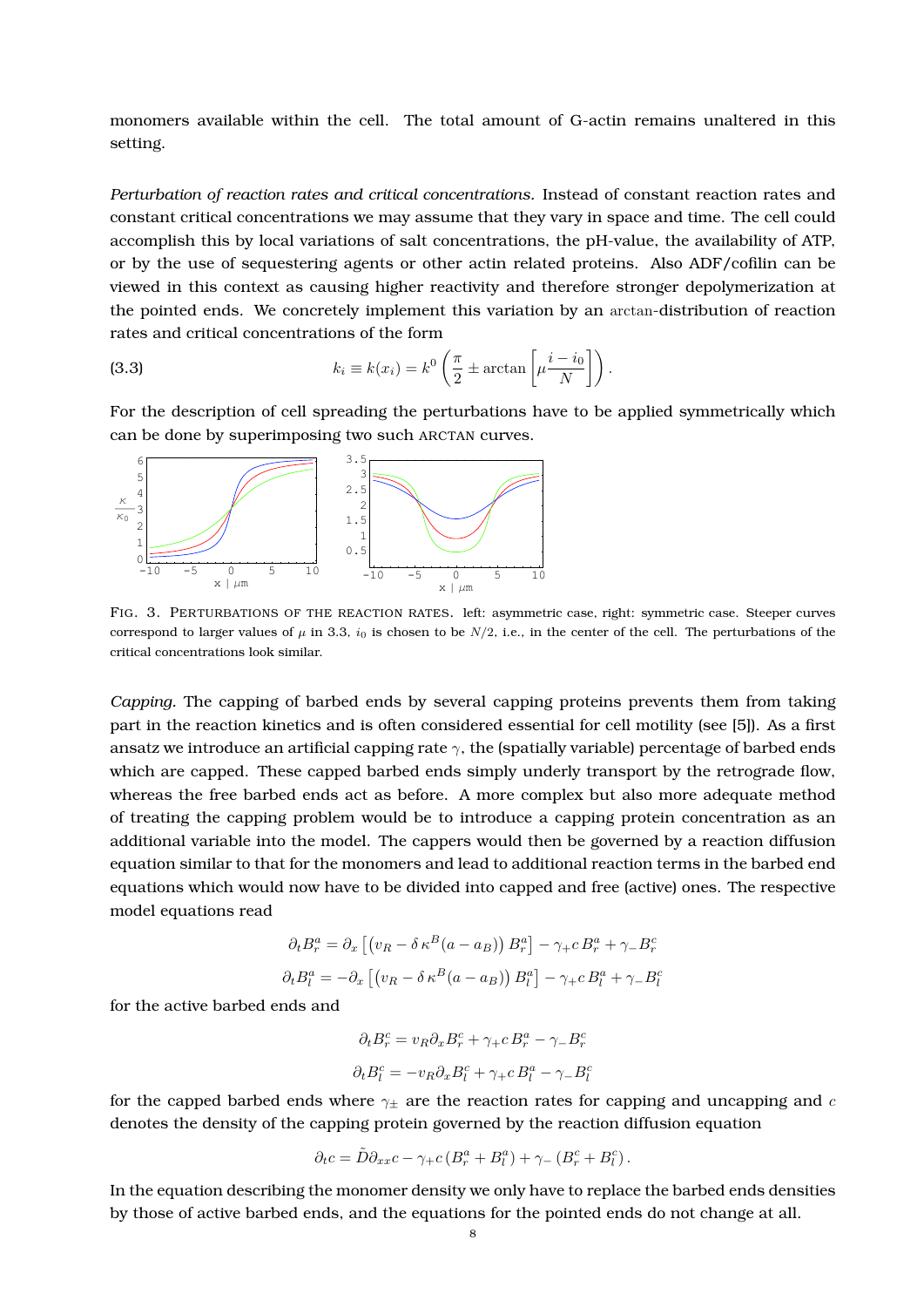*Further perturbations.* Since there are about fifty different proteins known or suspected to be involved in actin dynamics one can consider many additional variations of the model. However, we are looking for a minimal model for the initiation of motion, and so we do not treat effects like filament branching, monomer sequestering, or filament severing at all, even if they may be important for the maintenance of movement.

#### 4. RESULTS AND CONCLUSIONS

The perturbations described in the previous section show quite different effects which − as we will see in the following sections  $-$  strongly depend on the value of the diffusion coefficient D for the monomers.

4.1. **Monomer Perturbation.** The first observation is that it does not make a qualitative difference whether we release additional monomers or let the cell redistribute the existing ones. Also the choice of the type of steady state distribution for the pointed ends does not play an essential role for the results of these kind of perturbations, presumedly due to the slow reaction kinetics at the pointed ends.

*Effect of different values for the diffusion coefficient.* Under physiological conditions (i.e., default parameter values) or with an even higher diffusion coefficient the relaxation of the inhomogeneous monomer distribution to a flat distribution is so fast that the effect on the barbed ends is only small. The behavior of some important variables upon an asymmetric perturbation of the monomer concentration is shown in TABLE A1 in the appendix. Before the perturbation is applied at  $t = 1.25 s$  the system is in a steady state where none of the variables underlies temporal variations.

Chart *a)* shows the density of right oriented barbed ends, which is shifted toward the right boundary indicating a drift of barbed ends toward the cell membrane. In chart *b)* one can see that the density of left oriented barbed ends is hardly affected by the stimulus applied to the opposite side of the cell. So the asymmetric perturbation indeed induces an asymmetric response. The charts *c)* and *d)* show increasing densities of both, right and left oriented filaments due to filament elongation by the additional monomers supplied as perturbation. Again the effect on the right oriented species is bigger. The behavior of the monomer concentration can be seen in chart *e*). Obviously the default diffusion coefficient  $D = 30 \,\mu m^2 s^{-1}$  causes a fast equilibration of the monomer density.

Noteworthy is the effect in case the diffusion coefficient is tenfold decreased compared to the default setting, i.e.  $D = 3 \mu m^2 s^{-1}$ . As can be seen in chart *f*) of TABLE A1 the accumulated monomers then remain much longer close to their initial location and therefore allow for a faster growth of the barbed ends near the peak of the monomer distribution. We observe a significant agglomeration of filament ends growing towards the cell membrane shown in chart *g)*. The left oriented barbed ends are now even less affected as in the previous setting. Now the question emerges how this can be explained biologically. In fact there are current experimental results indicating a very slow diffusion of actin monomers in actin gels in vitro (see [17]). Possible explanations are the slowdown of diffusive motion due to temporary attachments of the monomers to the filament network or the presence of active transport of G-actin against the concentration gradient counteracting the diffusive effects.

4.2. **Variable Reaction rates and Critical Concentrations.** Possible variations of the critical concentrations are naturally constrained by the postulation  $a_{crit.} > 0$ . Since  $a_B = 0.2a^{ss}$  the term  $a-a_B$  cannot be increased significantly by decreasing  $a_B$ , and the growth of the barbed ends to the right will not be sufficient to enable the cell to start moving within a few seconds. The simulation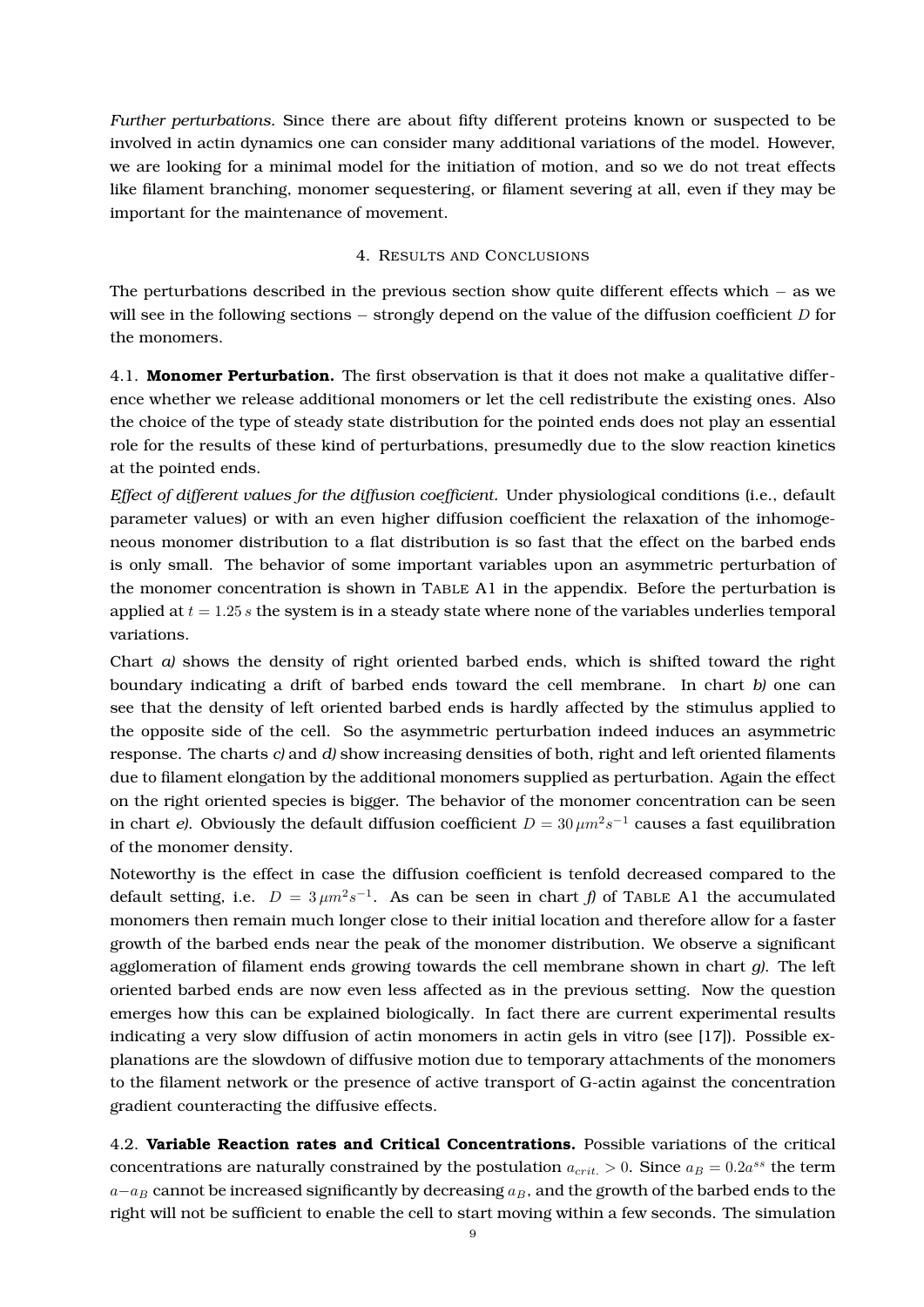shows precisely that, i.e., we do not observe a notable effect on the end distribution upon a perturbation of the critical concentrations, independently of the choice of the diffusion coefficient or the choice of steady state distributions − at least within the range we have considered here.

The situation for variable reaction rates is quite different. We can observe a drift of barbed ends toward the right cell boundary caused by a locally increased barbed end velocity. Here the value of the diffusion coefficient plays an important role again. An increased reaction rate for the barbed ends leads to an enhancement of polymerization and therefore to a local depletion of monomers. The supply with new monomers happens by diffusion and is much faster the larger the diffusion coefficient is. Under these conditions the drift of barbed ends toward the cell membrane is incrementally stronger. However we can observe the desired effect of barbed ends accumulating near the membrane even for small diffusion coefficients since the simulation time is not as long as to allow for a momentous depletion of monomers.

4.3. **Combination of Several Perturbations.** One may expect that the cell combines several mechanisms. This can be easily simulated and shows an impressive outcome. Though we have used each single perturbation in a much weaker manner than before the effect is enormous. We give some exemplary charts in TABLE A2 in the appendix. The perturbations on monomer concentration and reaction kinetics are now applied at  $t = 0.625 s$ . In chart *a*) we observe that some right oriented barbed ends have overcome the initial distance of  $1.5 \mu m$  to the cell membrane within less than  $2s$ . This results in a breakdown of the numerical code where homogeneous boundary conditions are imposed which produce artificial oscillations in the solution at that stage. The left oriented barbed ends in chart *b)* show nearly no effect at all. Chart *c)* shows an even more pronounced accumulation of barbed ends near the cell membrane if the diffusion coefficient is decreased to  $D = 3 \mu m^2 s^{-1}$ .

Charts *d)* to *g)* show some results for symmetrically applied perturbations. We see from *d)* and *e)* that the response is indeed symmetric in this case but somewhat weaker than in the asymmetric setting which is in accordance to the expectations for a cell preparing to spread on a uniformly coated surface compared to one preparing to crawl rapidly.

The effect of a decreased diffusion coefficient is again a more distinct accumulation of barbed ends near the membrane as seen in chart *f)*. Chart *g)* shows the decreasing density of right oriented filaments which is also observed in the other settings with combined perturbations. The reason is the enhanced depolymerization at the pointed ends. Nonetheless the filaments do again follow the barbed ends toward the respective membrane.

As in the previous cases we do not find a notable difference between the effects on different kinds of steady states.

4.4. **Capping.** The expected effect of local barbed end capping is a local increase of the monomer density due to the existence of fewer free barbed ends which use up monomers by polymerization. This does not seem to play a crucial role in our given model. Even a very high capping rate does not influence the monomer concentration significantly.

It may be possible that the depletion of monomers caused by polymerization at too many barbed ends plays an important role only in lamellipodia where the diffusion driven supply with new monomers is reduced because of the small cross section of the lamellipod and the expected tight packing of filaments where migrating monomers are temporarily attached once in a while which slows down the diffusion flow. We have seen in 4.2 that even for high reaction rates and resulting filament growth in the right half of the cell the decay in monomer density is not strong enough to approach the critical concentration  $a_B$ , that is, we do not observe a critical depletion of monomers which would have to be balanced by capping. However, our model cell is not yet in motion but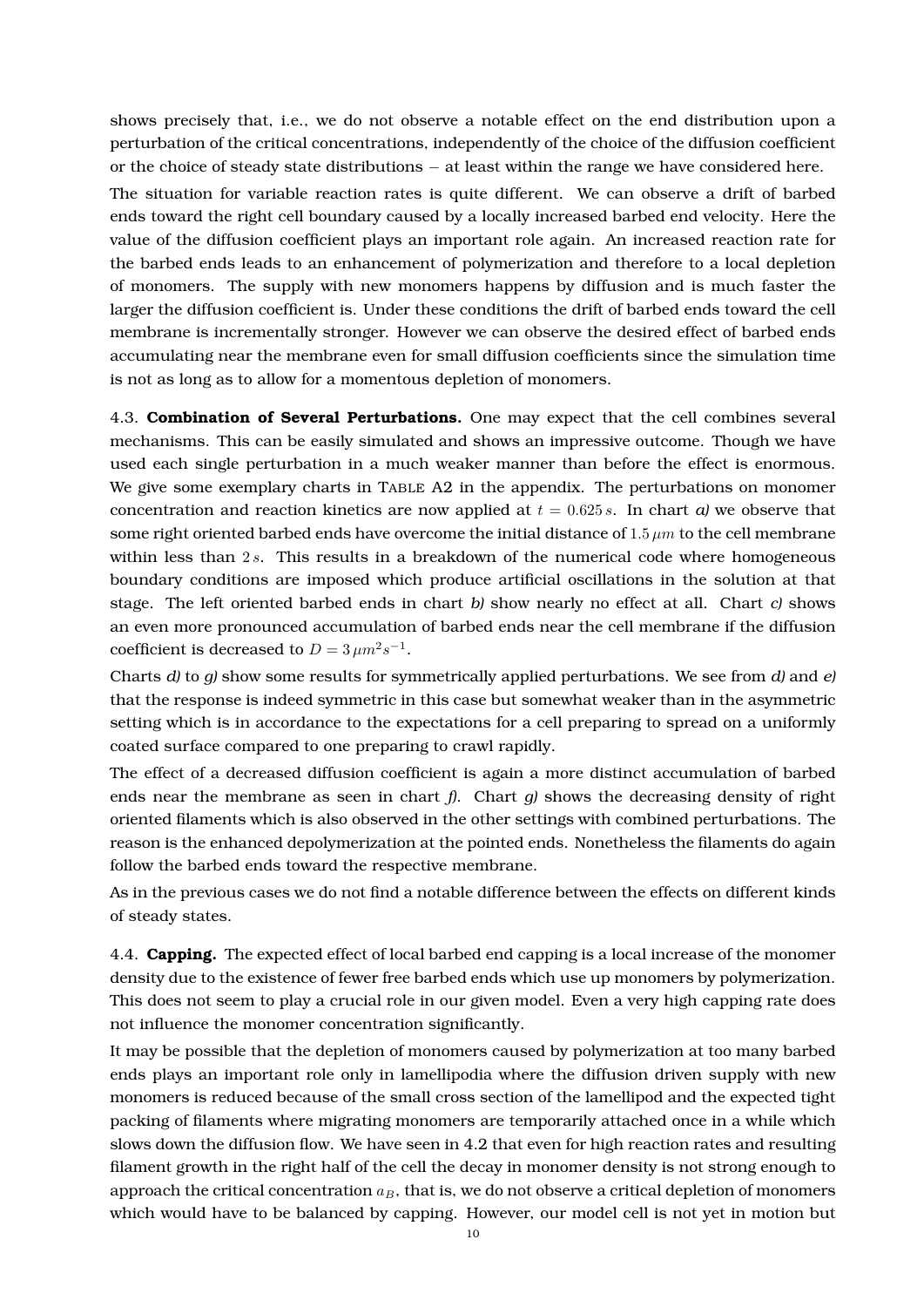still in preparation and we cannot deduce any assertions about the further development of the computed densities. Besides the effects discussed here, capping proteins are suspected to play a role in the regulation of de novo nucleation of actin filaments by capping and thus inactivating actin trimers. In our model we do not consider nucleation so far, and thus cannot investigate this mechanism here. Instead we assume that the cell can control nucleation by some machinery not included in our model without considering the concrete mechanisms involved in this regulation process. It may be a future goal to incorporate several of these regulation mechanisms into the mathematical model.

## 5. DISCUSSION AND OUTLOOK

We have discussed several mechanisms involved in the process enabling a polarized cell to prepare to move in a given direction. The strongest effects in our model were observed upon release or redistribution of monomers and variations of the reaction rates, and especially for very small diffusion of monomers. These lead to a significant accumulation of right oriented barbed ends near the right cell boundary which should be able to push the membrane forward in, thus generating a protrusion. We thus may conjecture that a minimal model for cell motility will have to include some mechanism of regulating the reaction kinetics at least at the barbed ends which may be accomplished by sequestering agents. Also the release of additional monomers from a "hidden" pool could result from the inactivation of sequestering proteins inhibiting the polymerization of single actin monomers to filaments. However these additional monomers could also be newly expressed by local ribosomes or released from vesicles they have been stored in.

Whether and how the diffusion coefficient for monomers may be decreased in vivo remains to be determined. Possibly there are also other kinematic behaviors - such as active monomer transport - to be considered.

Under the basic assumptions of our model we found that no further ingredients than those mentioned above are needed to initiate the *preparation* for movement. In particular, barbed end capping, branching, and severing of filaments are apparently not essential for this impulse in the given context. However we cannot judge their relevance for the formation of protrusions and the maintenance of motion at later stages of the process. Another question we have not addressed so far is the interplay between all these mechanisms such as the regulatory effects of barbed end capping and branching on nucleation.

The processes involved in building a lamellipod may be investigated by reformulating our model into a free boundary problem where the barbed ends are allowed to hit the membrane whose movement would then be determined by the density and growth velocity of barbed ends there. In this setting the geometry of the cell will play an essential role and has to be considered more carefully.

Another extension of the model could be the introduction of additional dynamic variables representing sequestering protein or capper concentrations, leading to further equations and extensions of the given ones.

Furthermore, it would be nice to obtain (in vitro) experiments, supporting the results of the simulation.

# APPENDIX

**Tables.** The following tables show the temporal behavior of the model variables upon a combination of the perturbations stated above. We have used the following parameters for the respective settings.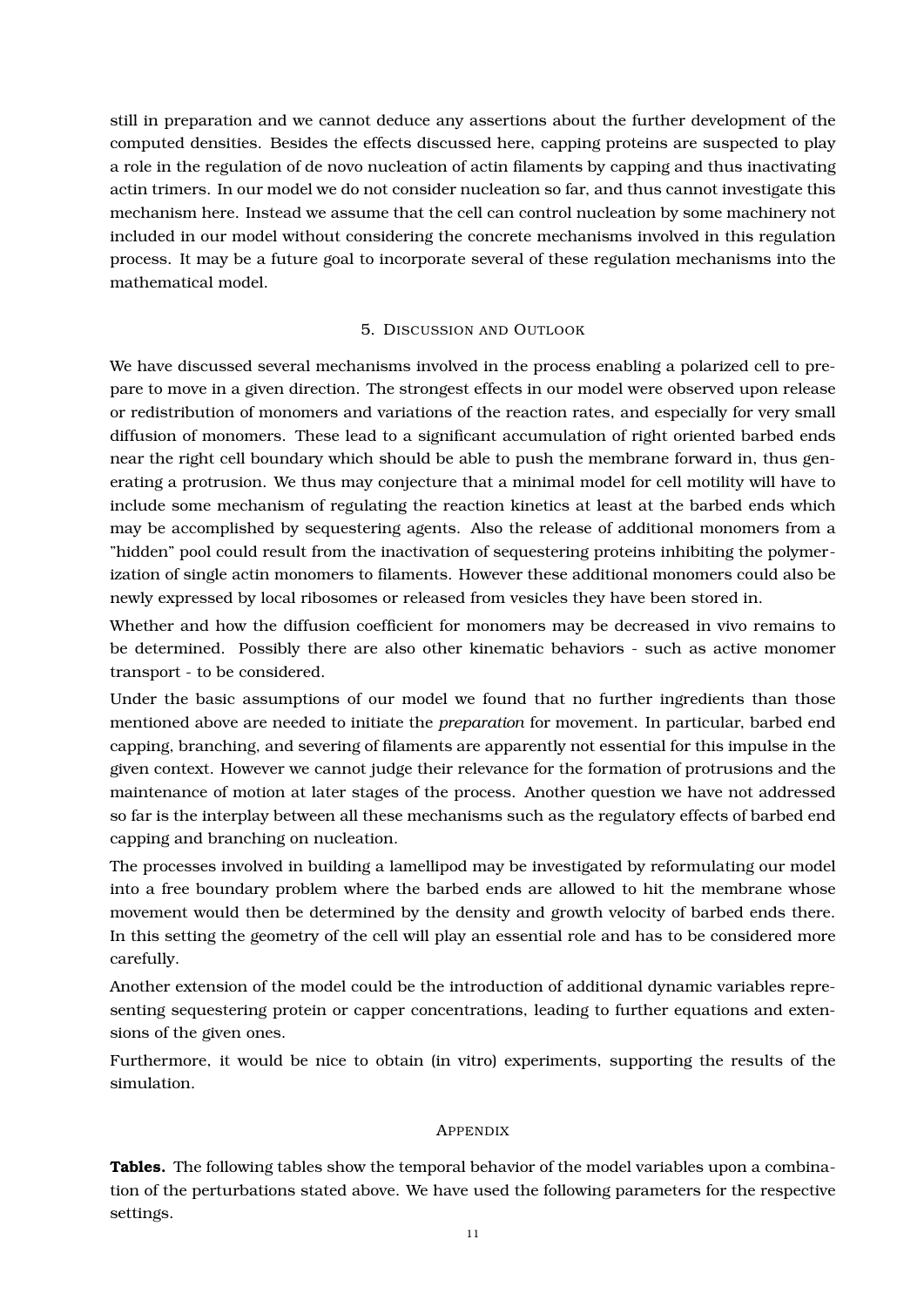*Steady state distributions:*

$$
B_{r,i} = 12000 \exp\left[\frac{0.75 \cdot 0.3^2}{(\frac{i}{N} - 0.8)^2 - 0.3^2}\right] \quad \text{for } i = 0.325N, \dots, 0.925N,
$$

$$
B_{r,i} = 0 \quad \text{otherwise.}
$$

$$
B_{l,i} = B_{r,N-i}
$$

and

$$
P_{r,i} = P_{l,i} = \frac{1}{2}(B_{r,i} + B_{l,i})
$$

# **Perturbations**

*monomer release:*

always:

$$
a_i = C a^{ss} \exp\left[\frac{3 \cdot 0.2^2}{(\frac{i}{N} - 0.8)^2 - 0.2^2}\right] \qquad \text{for } i = 0.6N, \dots, N,
$$

in symmetric case additionally:

$$
a_i = C a^{ss} \exp\left[\frac{3 \cdot 0.2^2}{(\frac{i}{N} - 0.2)^2 - 0.2^2}\right]
$$
 for  $i = 0, ..., 0.4N$ ,

always:

$$
a_i = a^{ss} \qquad otherwise
$$

*reaction rates:*

symmetric case:

$$
\kappa_i^B = 1.5 \,\kappa^{B,0} \left( \pi + \arctan\left[ 10 \frac{i - 0.8N - 0.5}{N} \right] - \arctan\left[ 10 \frac{i - 0.2N + 0.5}{N} \right] \right)
$$
\n
$$
\kappa_i^P = \kappa^{P,0} \left( \pi - \arctan\left[ 10 \frac{i - 0.7N - 0.5}{N} \right] + \arctan\left[ 10 \frac{i - 0.3N + 0.5}{N} \right] \right)
$$
\ntric case:

asymmetric case:

$$
\kappa_i^B = \kappa^{B,0} \left( \frac{\pi}{2} + \arctan \left[ 10 \frac{i - 0.8N - 0.5}{N} \right] \right)
$$

$$
\kappa_i^P = \kappa^{P,0} \left( \frac{\pi}{2} - \arctan \left[ 10 \frac{i - 0.7N - 0.5}{N} \right] \right)
$$

## *critical concentrations:*

symmetric case:

$$
a_{B,i} = \frac{a_B^0}{\pi} \left( \pi - \arctan\left[ 5\frac{i - 0.8N - 0.5}{N} \right] + \arctan\left[ 5\frac{i - 0.2N + 0.5}{N} \right] \right)
$$

$$
a_{P,i} = \frac{a_P^0}{\pi} \left( \pi - \arctan\left[ 5\frac{i - 0.7N - 0.5}{N} \right] + \arctan\left[ 5\frac{i - 0.3N + 0.5}{N} \right] \right)
$$

asymmetric case:

$$
a_{B,i} = \frac{a_B^0}{\pi} \left( \frac{\pi}{2} - \arctan\left[ 5 \frac{i - 0.8N - 0.5}{N} \right] \right)
$$

$$
a_{P,i} = \frac{a_P^0}{\pi} \left( \pi - \arctan\left[ 5 \frac{i - 0.7N - 0.5}{N} \right] \right)
$$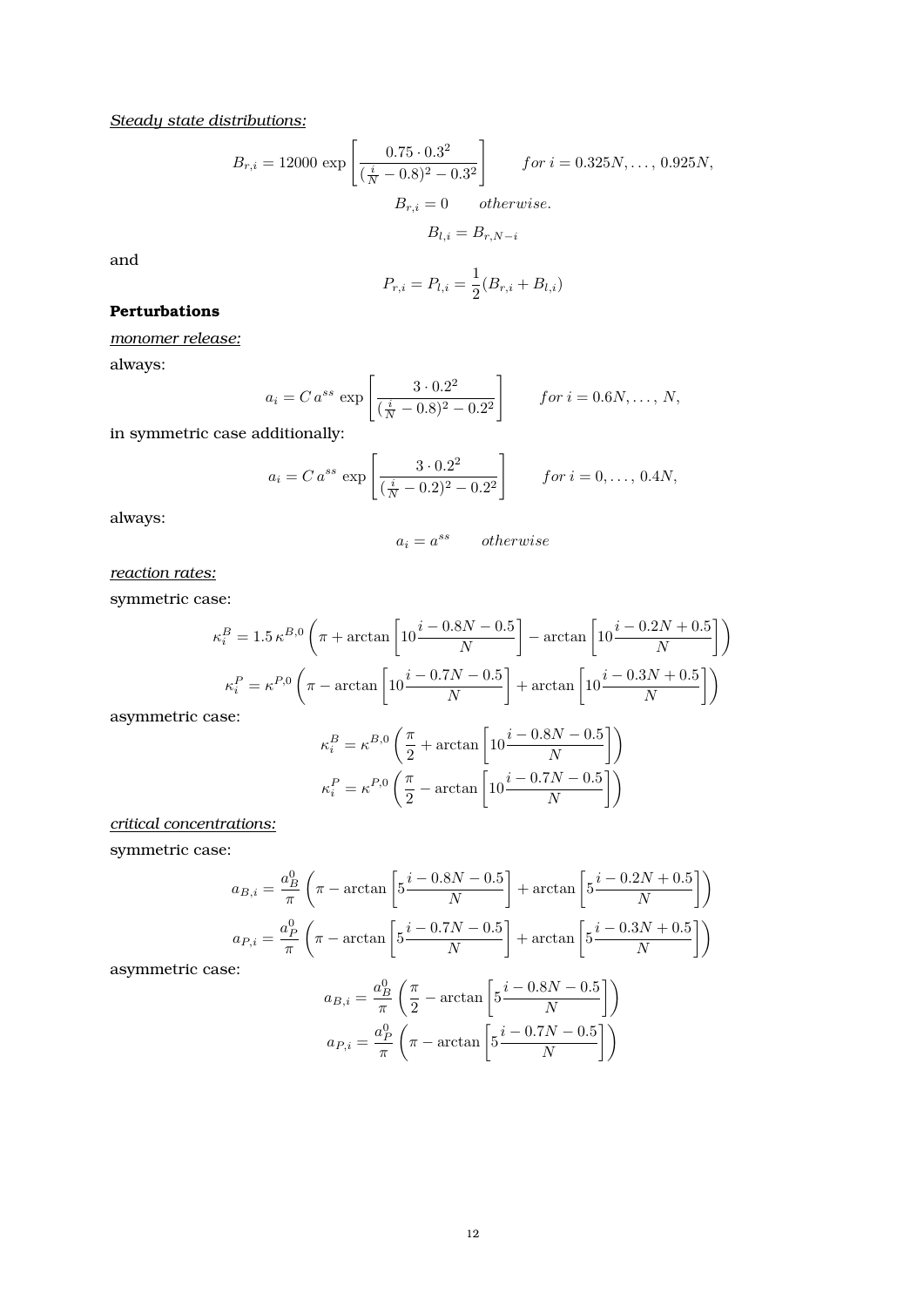

TABLE A1: Behavior of several densities upon monomer release. Note the significantly increased effect for the low diffusion coefficient (charts **f)** and **g)**)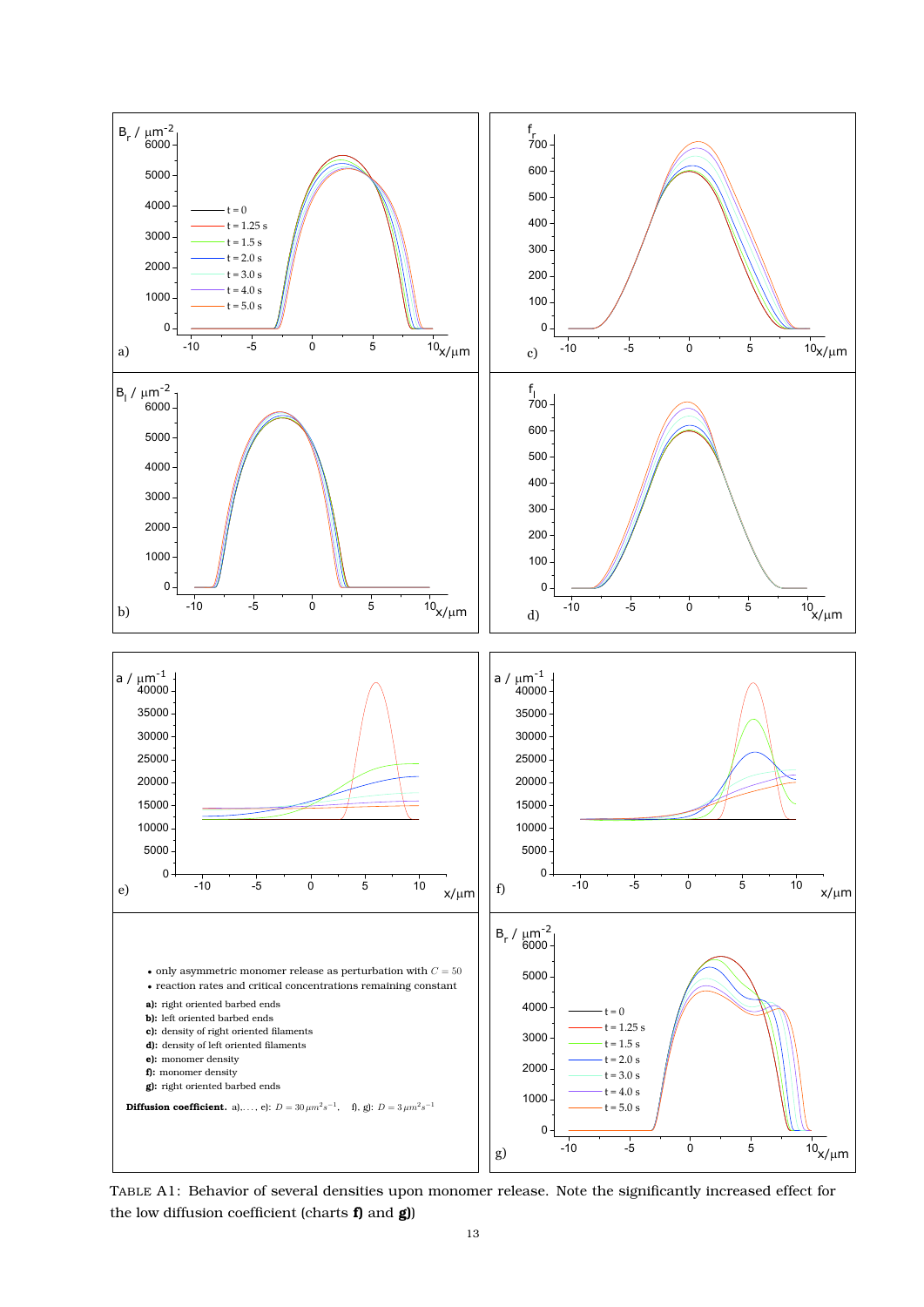

TABLE A2: Behavior of several densities upon a combination of different perturbations